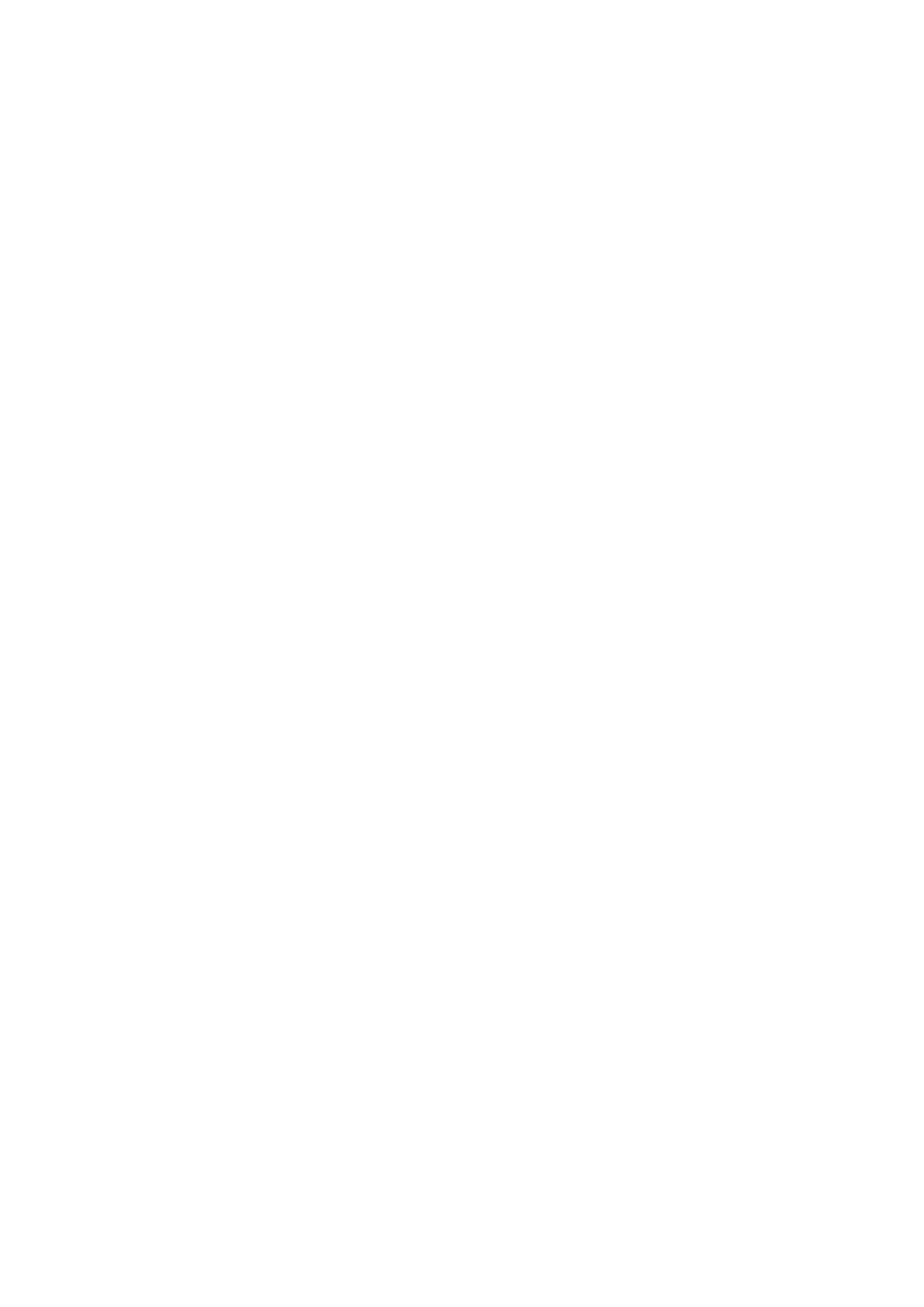

Resolution number IMSB/2020/16

MOVED by Deputy Chairperson T Henare, seconded by IMSB Member L Ngamane:

That the Independent Māori Statutory Board:

a) accept the apology from member Terrence Hohneck for not attending the meeting.

**CARRIED**

### **2 Declaration of Interest**

There were no declarations of interest.

## **3 Confirmation of Minutes**

Resolution number IMSB/2020/17

MOVED by Deputy Chairperson T Henare, seconded by IMSB Member J Smith:

That the Independent Māori Statutory Board:

a) confirm the ordinary minutes of its meeting, held on Monday, 4 May 2020, including the confidential section, as a true and correct record.

## **CARRIED**

### **4 Extraordinary Business**

Schedule of CEO Recruitment. A new item number added, item 12. Appointment of Independent Māori Statutory Board Members to approve submissions on item 13.

## **5 Financial Management Report for March to April 2020**

Resolution number IMSB/2020/18

MOVED by IMSB Member J Smith, seconded by IMSB Member T Kake:

That the Independent Māori Statutory Board:

a) receive the Financial Report for March to 30 April 2020.

### **CARRIED**

## **6 Preparing for a Safe Work Environment and Boardroom**

Resolution number IMSB/2020/19

MOVED by IMSB Member G Wilcox, seconded by IMSB Member L Ngamane:

That the Independent Māori Statutory Board:

a) receive the report on Preparing for a Safe Work Environment and Boardroom.

### **CARRIED**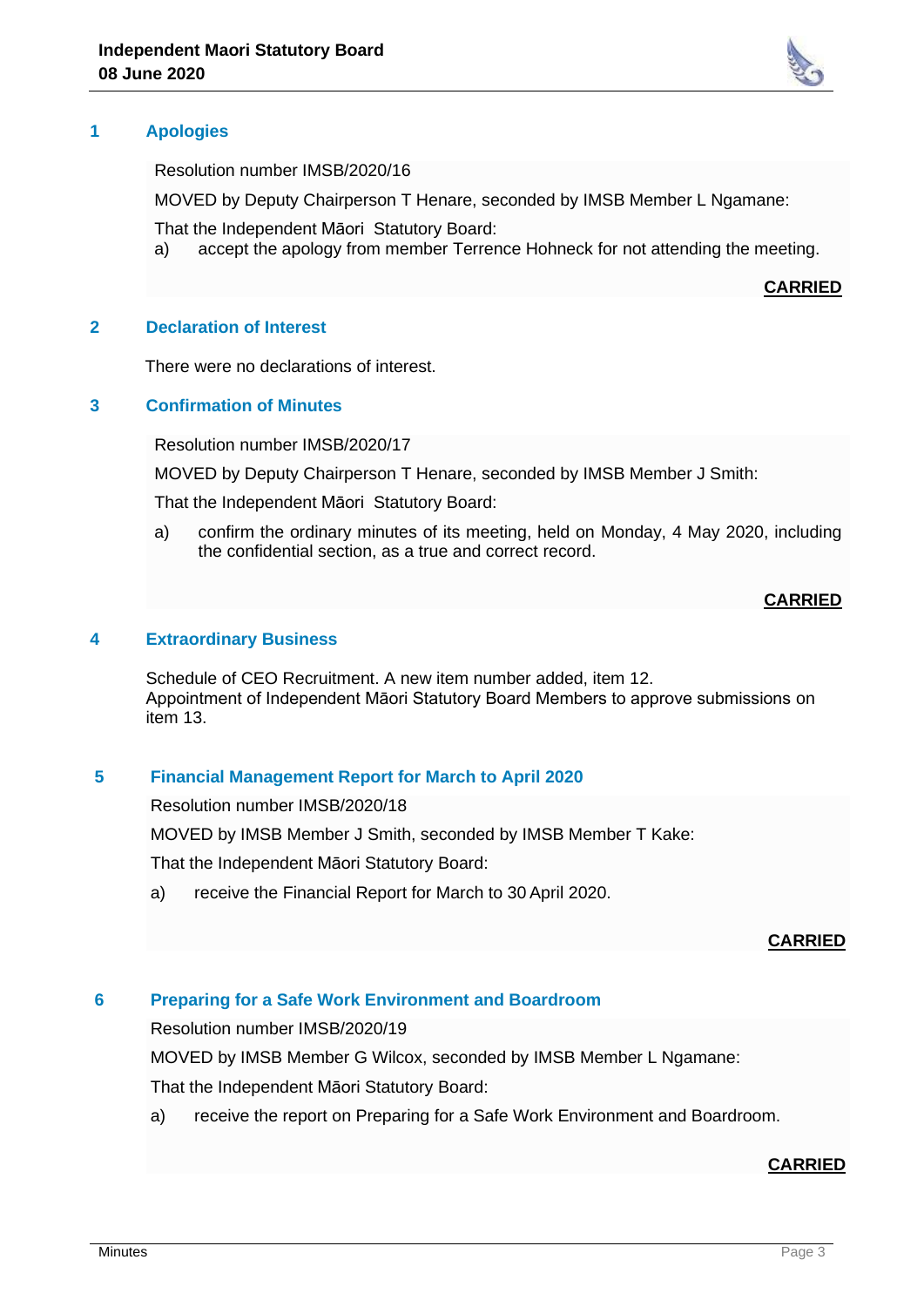

Resolution number IMSB/2020/20

MOVED by IMSB Member G Wilcox, seconded by IMSB Member J Smith:

That the Independent Māori Statutory Board:

a) receive the Board Strategic Priorities Progress Report for June.

## **CARRIED**

## **8 Te Reo Position Paper**

Resolution number IMSB/2020/21

MOVED by IMSB Member G Wilcox, seconded by IMSB Member T Kake:

That the Independent Māori Statutory Board:

- a) receive the report.
- b) approve the updated attached position paper for Te Reo.

## **CARRIED**

# **9 Central Government's Climate Change Work Programme and Board Advocacy Points** Resolution number IMSB/2020/22

MOVED by IMSB Member L Ngamane, seconded by IMSB Member K Wilson:

That the Independent Māori Statutory Board:

- a) receive the report on Central Government's Climate Change Work Programme and Board Advocacy Points
- b) advocate for independent Māori Climate Change research by, with and for Māori in Tāmaki Makaurau on the risks and impacts on Mana Whenua and Mataawaka
- c) note the report on Central Government Climate Change Work Programme Review by MartinJenkins.

### **CARRIED**

## **10 Impact of Housing Policy on Māori in Tāmaki Makaurau**

Resolution number IMSB/2020/23

MOVED by IMSB Member K Wilson, seconded by IMSB Member T Kake:

That the Independent Māori Statutory Board:

a) receive the report on Impact of Housing Policy in Tāmaki Makaurau (2020).

## **CARRIED**

## **11 Update: MAHI Strategy & Māori Staff**

Resolution number IMSB/2020/24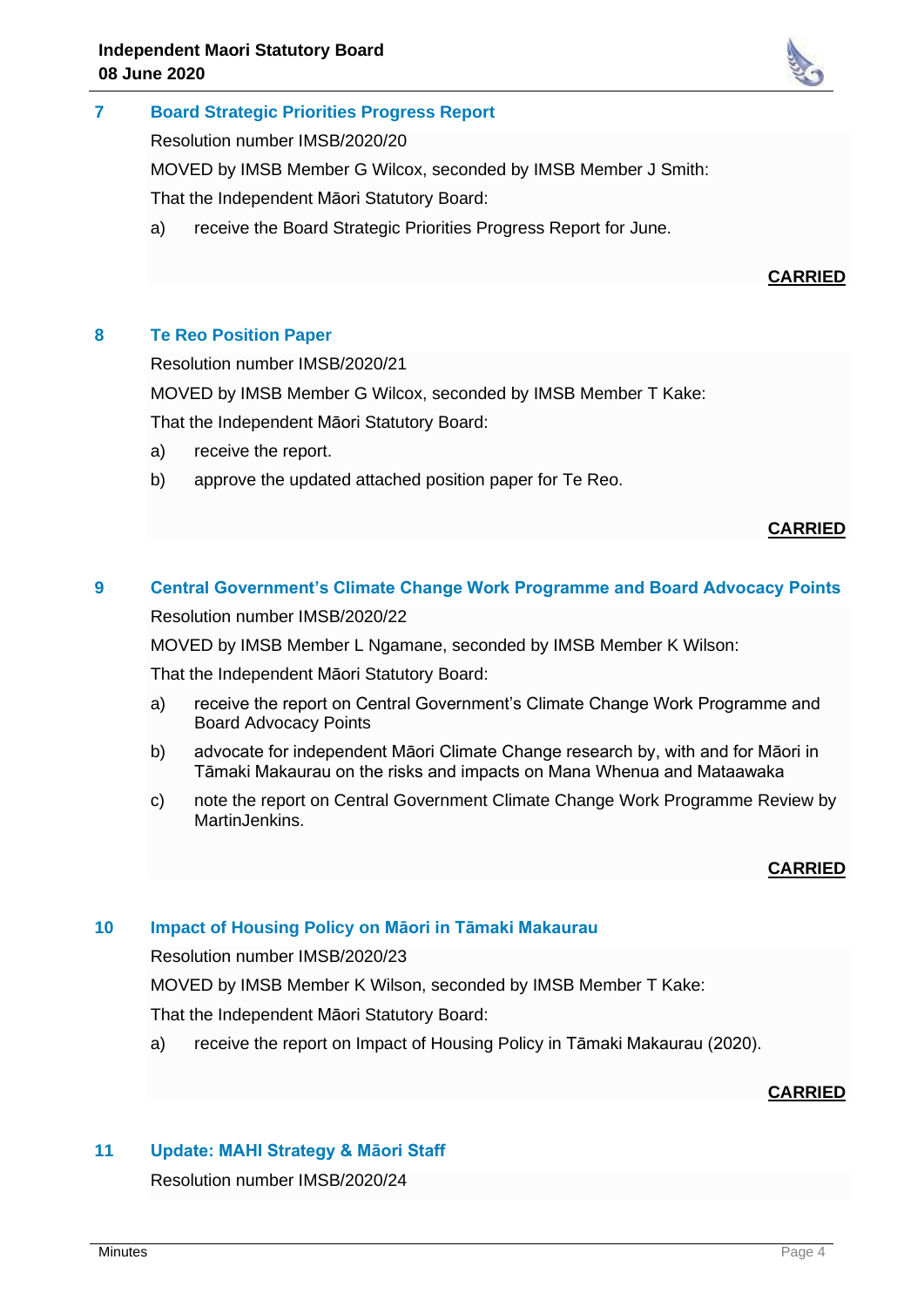MOVED by IMSB Member R Blair, seconded by Chairperson D Taipari:

That the Independent Māori Statutory Board:

a) receive the Update on Auckland Council's MAHI Strategy (an internal Employment Strategy) and on some data on Māori Staff.

# **CARRIED**

# **Adjournment of Meeting**

Resolution number IMSB/2020/25

MOVED by Chairperson D Taipari, seconded by IMSB Member T Kake:

That the Independent Māori Statutory Board:

a) agree to adjourn the meeting for board only time at 12.20pm.

**CARRIED**

The meeting adjourned at 12.20pm and reconvened at 12.35pm.

## **12 Proposed steps for the CEO Recruitment and Appointment**

Resolution number IMSB/2020/26

MOVED by Chairperson D Taipari, seconded by IMSB Member K Wilson:

That the Independent Māori Statutory Board:

a) agree on the approach put forward to the board to recruit new CEO.

## **CARRIED**

# **13 Appointment of Independent Māori Statutory Board Members to approve submissions**

Resolution number IMSB/2020/27

MOVED by Chairperson D Taipari, seconded by Deputy Chairperson T Henare:

That the Independent Māori Statutory Board:

- a) appoint a Board member to join the Chair and the Deputy Chair of the Planning Committee to approve the final submission to Waka Kotahi Innovating Streets Pilot Fund Project proposals have been fully developed.
- b) appoint a Board member to join the Chair of the Planning Committee, Chair of the Environment and Climate Change Committee to approve any minor changes to the National Environmental Standards for Air Quality: Particulate Matter and Mercury Emissions necessary to the submission before dispatch to central government.
- c) appoint a Board member to join the Chair and Deputy Chair of the Planning Committee and the Chair of the Regulatory Committee to approve the council's submission on the COVID-19 Recovery (Fast-track Consenting) Bill.
- d) board agreed to appoint member L. Ngamane for item 13a and 13b. Board also agreed to appoint member G. Wilcox for item 13c.

## **CARRIED**